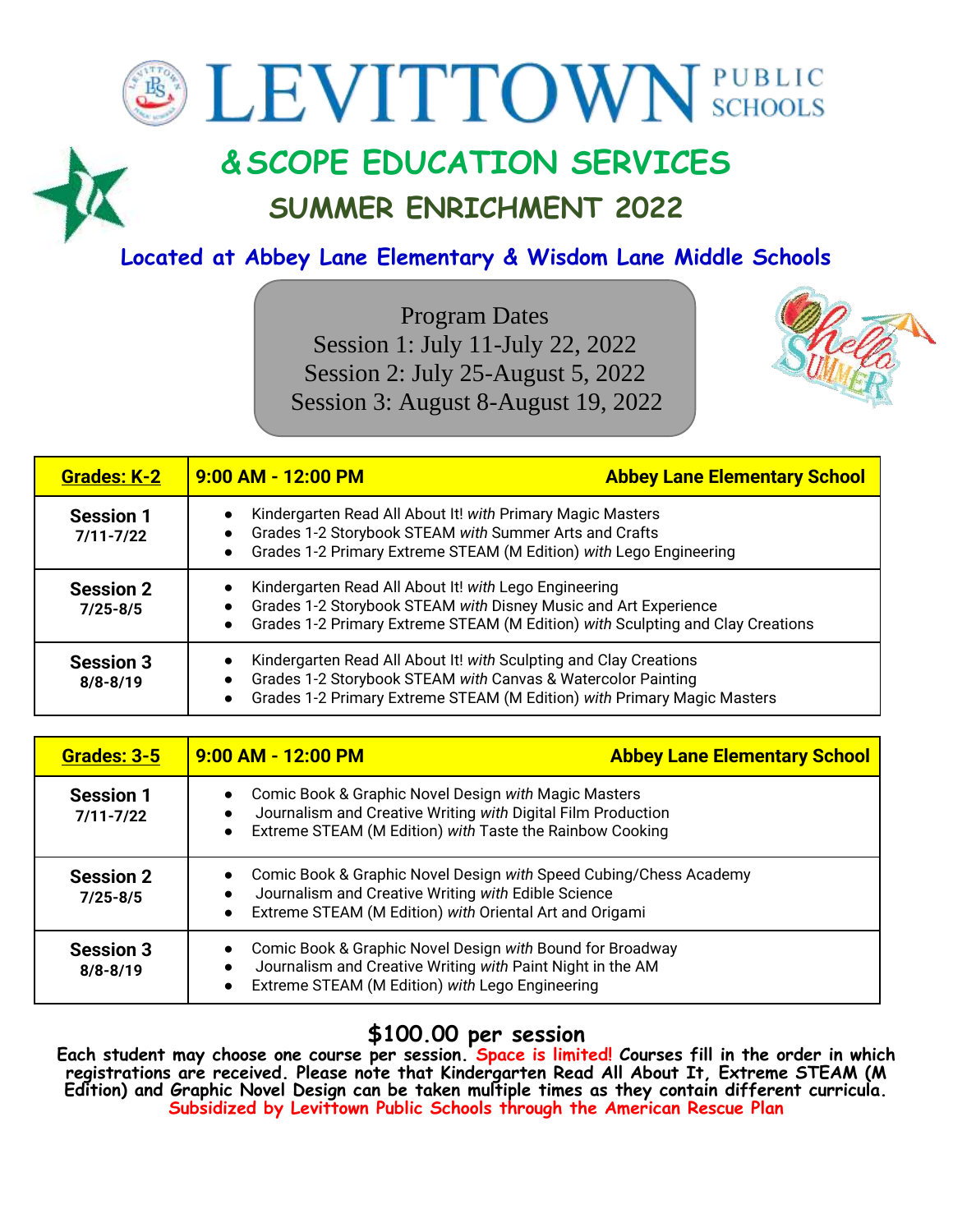LEVITTOWN SCHOOLS

**and SCOPE EDUCATION SERVICES**



## **\$100.00 per session**

**Each student may choose one course per session. Space is limited! Courses fill in the order in which registrations are received. Please note Extreme STEAM (M Edition) and Graphic Novel Design can be taken multiple times as they contain different curricula.** 

| Subsidized by Levittown Public Schools through the American Rescue Plan |                                                                                                                                                                    |                                                                                                                                                                        |  |
|-------------------------------------------------------------------------|--------------------------------------------------------------------------------------------------------------------------------------------------------------------|------------------------------------------------------------------------------------------------------------------------------------------------------------------------|--|
| <b>Grades: 9-12</b>                                                     | <b>Wisdom Middle Lane School</b><br>Period A: 9:00 AM - 10:30 AM                                                                                                   | <b>Wisdom Lane Middle School</b><br>Period B: 10:30 AM - 12:00 PM                                                                                                      |  |
| <b>Session 1</b><br>$7/11 - 7/22$                                       | <b>SAT Prep</b><br><b>ACT Prep</b><br><b>Creative Writing</b><br><b>College Essay Writing</b><br>$\bullet$<br>Jump-start the College Application<br><b>Process</b> | <b>SAT Prep</b><br><b>ACT Prep</b><br>The Next Level<br><b>College Essay Writing</b><br>$\bullet$<br>Jump-start the College Application<br>$\bullet$<br><b>Process</b> |  |
| <b>Session 2</b><br>$7/25 - 8/5$                                        | <b>SAT Prep</b><br><b>ACT Prep</b><br>The Next Level<br>$\bullet$<br><b>College Essay Writing</b><br>$\bullet$<br>Jump-start the College Application               | <b>SAT Prep</b><br><b>ACT Prep</b><br><b>Creative Writing</b><br>$\bullet$<br><b>College Essay Writing</b><br>Jump-start the College Application                       |  |

## **\$50.00 per period**

Process

**For courses in grades 9-12, each student may choose one course in period A and/or one course in period B. Space is limited! Courses fill in the order in which registrations are received. Please note courses with the same title have the same curriculum. Students can bring their own nut free snacks & drinks.** 

**Subsidized by Levittown Public Schools through the American Rescue Plan**

**Registration online only at: [www.scopeonline.ce.eleyo.com](http://www.scopeonline.ce.eleyo.com/)**

Process

**Registration, refund, and course change deadline: June 1, 2022**

 **For registration information: 631-881-9664 or [btockarshewsky@scopenline.us](mailto:btockarshewsky@scopenline.us)**

 **For curriculum information: 631-873-8338 or [dseid@scopeonline.us](mailto:dseid@scopeonline.us)**

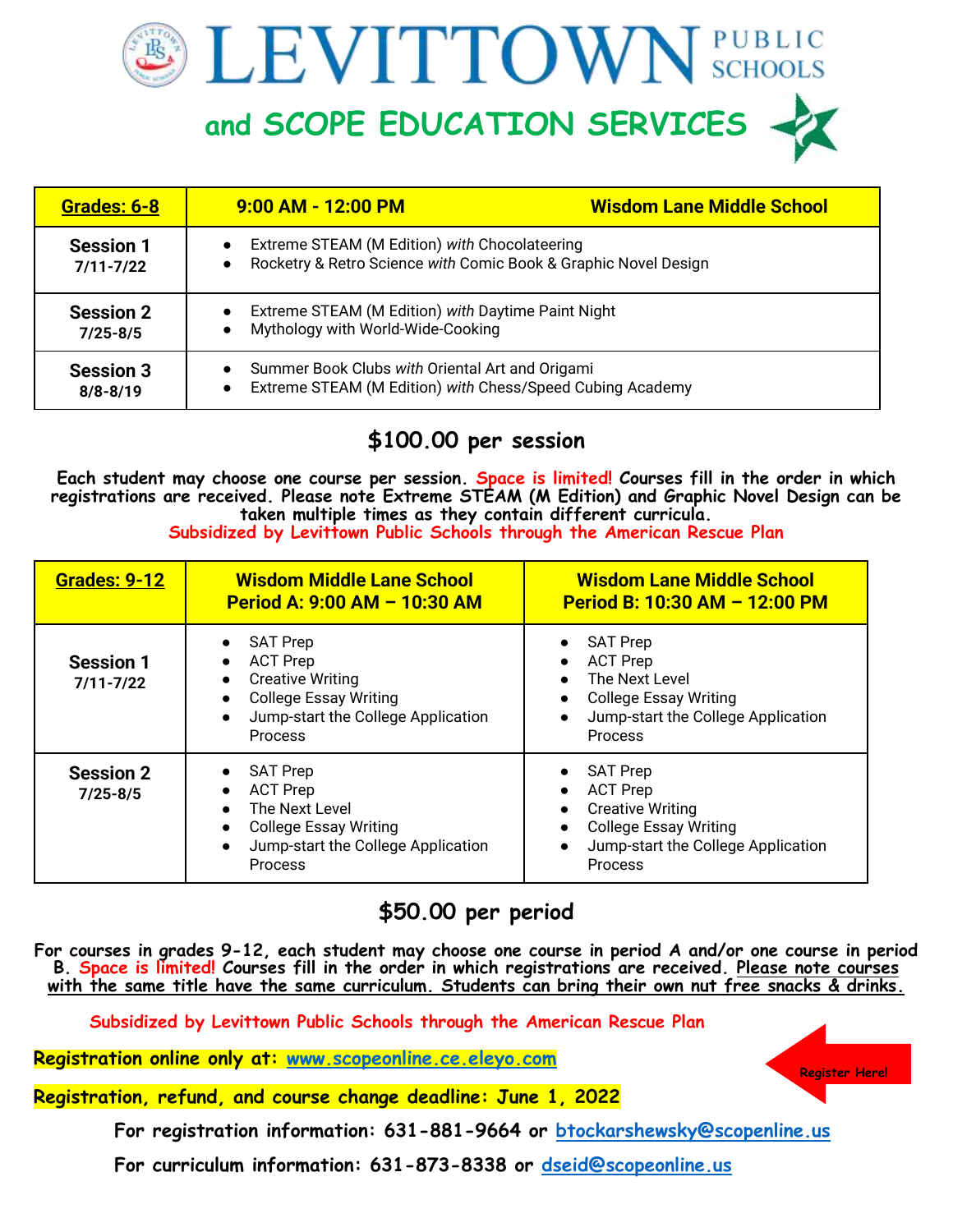### **SCOPE EDUCATION SERVICES Course Descriptions**

#### **Primary (Incoming K-2)**

#### **KINDERGARTEN READ ALL ABOUT IT!** *with* **Primary Magic Masters**

Children entering Kindergarten in September will be stimulated with engaging stories, music, and crafts to occupy warm summer days. The class is designed to bolster literacy skills essential to kindergarten and work collaboratively within the K STEAM class. Students will work on hands-on STEAM projects as they read, listen, and interpret their favorite stories! In this introductory magic class, students will learn the art of illusion. Students will learn how to vanish an object, transform items into a different item, make objects disappear and reappear and learn many card and money tricks to show off! Students will practice and put on a small magic show at the end of the session. Students will be provided demonstrations, instructions, and opportunities to practice!

#### **Storybook STEAM** *with* **Summer Arts & Crafts (Entering grades K-2)**

In this class, you will be working like engineers to create and solve problems from some of your favorite storybooks! We will be going on adventures through stories such as "How I Became a Pirate," "The Three Little Pigs," "Rapunzel," "Horton Hatched the Egg'' and "The Most Magnificent Thing." Students will gain important reading skills in fluency, vocabulary, comprehension, and inferential thinking! You will work together to solve the character's problem by creating something. If you love reading and STEAM, this class is for you!! If you enjoy arts and crafts and love summer, then this is the course for you! Using summer fun themes like beaches, shells, fish, boats, and lighthouses we will create a variety of sun-sational projects. In this course, we will use a variety of mediums to create beautiful works of art! We will use materials such as watercolors, clay, paint and more. Let your imagination soar as you explore summer favorites.

#### **EXTREME STEAM (M Edition)** *with* **Lego Engineering (Entering grades K-2)**

Here is a fun opportunity to work independently and collaboratively on STEAM-based activities! Through hands-on mathematics activities and tasks, we need you to bring your creative minds to invent, create, and problem solve. Students will work on collaborative design thinking challenges while learning and utilizing skills in mathematics. Are you up for the challenge? Calling all LEGO builders! Here is your opportunity to show off your LEGO building talents and learn new building ideas. Put your imagination to work and have fun sharing ideas with other LEGO fans. Each day, a new building challenge will be given. Will you become the next LEGO master builder?

#### **KINDERGARTEN READ ALL ABOUT IT!** *with* **Lego Engineering**

Children entering Kindergarten in September will be stimulated with engaging stories, music, and crafts to occupy warm summer days. The class is designed to bolster literacy skills essential to kindergarten and work collaboratively within the K STEAM class. Students will work on hands-on STEAM projects as they read, listen, and interpret their favorite stories! Calling all LEGO builders! Here is your opportunity to show off your LEGO building talents and learn new building ideas. Put your imagination to work and have fun sharing ideas with other LEGO fans. Each day, a new building challenge will be given. Will you become the next LEGO master builder?

#### **Storybook STEAM with Disney Music & Art Experience (Entering grades K-2)**

In this class, you will be working like engineers to create and solve problems from some of your favorite storybooks! We will be going on adventures through stories such as "How I Became a Pirate," "The Three Little Pigs," "Rapunzel," "Horton Hatched the Egg'' and "The Most Magnificent Thing." Students will gain important reading skills in fluency, vocabulary, comprehension, and inferential thinking! You will work together to solve the character's problem by creating something. If you love reading and STEAM, this class is for you!! Come along on a magic carpet ride as we show you a whole new world of the music and art from Walt Disney. You will learn famous songs, music and movement of Disney productions featuring Frozen, Aladdin, Lion King, Beauty and the Beast and more Disney productions. You will whistle while you work and sing along as we also complete cartooning and art projects related to Disney characters and scenes. Children will be immersed in a world of art, music, and cartooning.

#### **EXTREME STEAM (M Edition)** *with* **Sculpting and Clay Creations (Entering grades K-2)**

Here is a fun opportunity to work independently and collaboratively on STEAM-based activities! Through hands-on mathematics activities and tasks, we need you to bring your creative minds to invent, create, and problem solve. Students will work on collaborative design thinking challenges while learning and utilizing skills in mathematics. Are you up for the challenge? This course also incorporates Sculpting and Clay Creations. Students will learn different techniques and styles with clay sculpting. Students will have the opportunity to create projects while learning many different artistic styles. Students will create their own masterpieces from a skilled art-instructor with a focus on mindfulness and artistic expression.

#### **Kindergarten Read All About It!** *with* **Sculpting and Clay Creations**

Children entering Kindergarten in September will be stimulated with engaging stories, music, and crafts to occupy warm summer days. The class is designed to bolster literacy skills essential to kindergarten and work collaboratively within the K STEAM class. Students will work on hands-on STEAM projects as they read, listen, and interpret their favorite stories! This course also incorporates Sculpting and Clay Creations. Students will learn different techniques and styles with clay sculpting. Students will have the opportunity to create projects while learning many different artistic styles. Students will create their own masterpieces from a skilled art-instructor with a focus on mindfulness and artistic expression.

#### **Storybook STEAM** *with* **Canvas & Watercolor Painting (Entering grades K-2)**

In this class, you will be working like engineers to create and solve problems from some of your favorite storybooks! We will be going on adventures through stories such as "How I Became a Pirate," "The Three Little Pigs," "Rapunzel," "Horton Hatched the Egg'' and "The Most Magnificent Thing." Students will gain important reading skills in fluency, vocabulary, comprehension, and inferential thinking! You will work together to solve the character's problem by creating something. If you love reading and STEAM, this class is for you!! In this course students will also explore Canvas and Watercolor painting. Students will learn through step-by-step tutorial-based instruction on how to create and paint their own canvas creations. Students will bring home their artistic creations and enhance their expressive art skills.

#### **EXTREME STEAM (M Edition)** *with* **Primary Magic Masters (Entering grades K-2)**

Here is a fun opportunity to work independently and collaboratively on STEAM-based activities! Through hands-on mathematics activities and tasks, we need you to bring your creative minds to invent, create, and problem solve. Students will work on collaborative design thinking challenges while learning and utilizing skills in mathematics. Are you up for the challenge? In this introductory magic class, students will learn the art of illusion. Students will learn how to vanish an object, transform items into a different item, make objects disappear and reappear and learn many card and money tricks to show off! Students will practice and put on a small magic show at the end of the session. Students will be provided demonstrations, instructions, and opportunities to practice!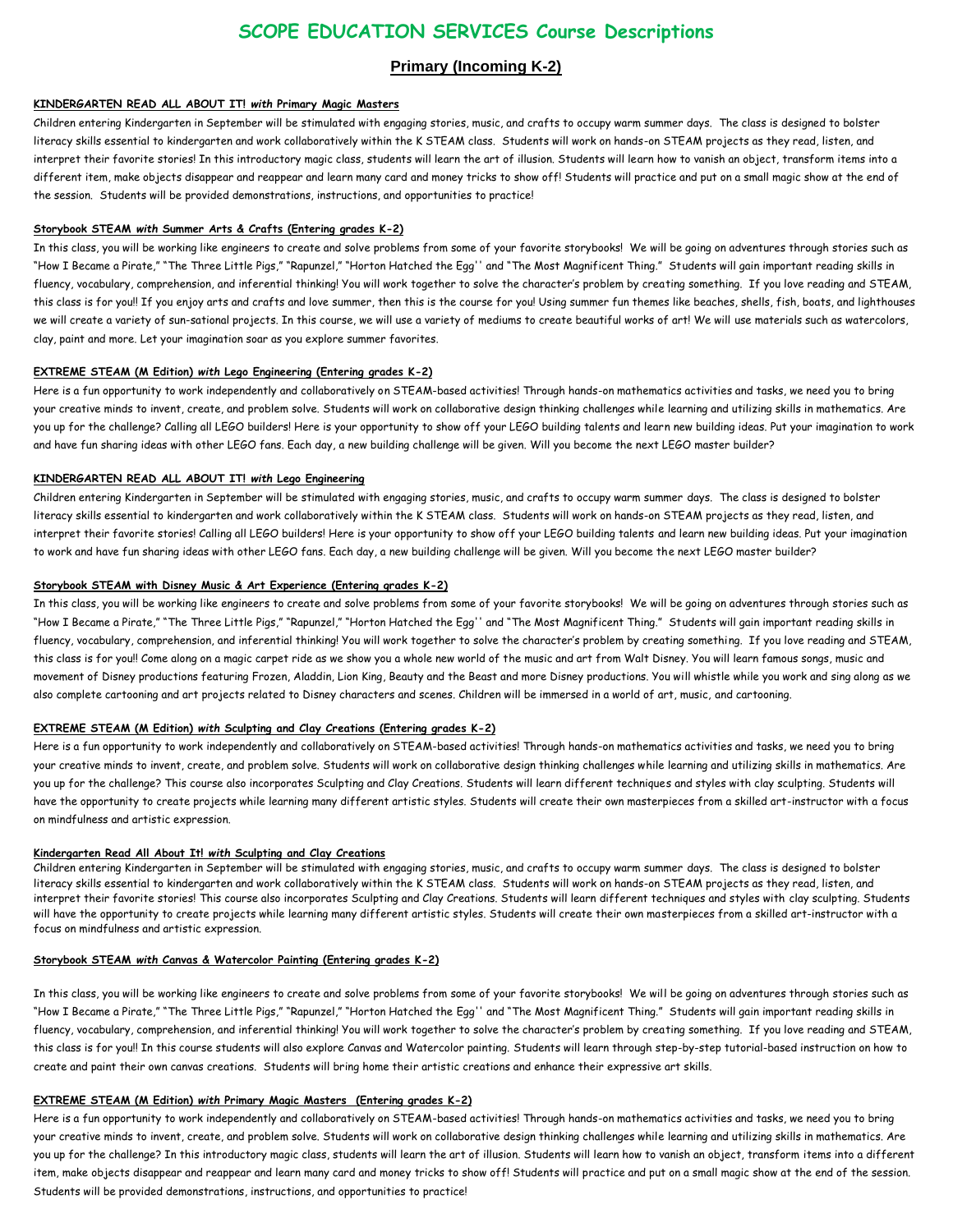#### **Intermediate (Incoming 3-5)**

#### **Comic Book & Graphic Novel Design** *with* **Magic Masters**

Do you love comic books and graphic novels? Are you looking to become a better writer and designer? This course will teach you two skills, writing and sketching. You will become a better writer, storyteller, and learn sketching and drawing techniques. By the end of this course, you will have your own finalized and published graphic novel ready to go and share with friends and family. You will also get an introductory magic class; students will learn the art of illusion. Students will learn how to vanish an object, transform items into a different item, make objects disappear and reappear and learn many card and money tricks to show off! If you love art, magic, design, and want to become a great writer or magician- this course is for you!

#### **Journalism and Creative Writing** *with* **Digital Film Production**

**S**tudents will be stimulated with engaging stories, music, and crafts to occupy warm summer days. The class is designed to bolster literacy skills essential to elementary students. Students will work on hands-on STEAM projects as they read, listen, and interpret their favorite stories! This course also explores and provides a project-based visual arts program, which guides aspiring video and filmmakers in the production of film, video, and new media projects for business and entertainment. Students experience both the creative and technical aspects of filmmaking and are instructed on the three stages of project creation. In pre-production, students learn the basic principles of story development, screenplay writing and storyboarding. If you love film and videos, and want to learn how to make your own, this course is for you!

#### **Extreme Steam (M Edition)** *with* **Taste the Rainbow Cooking**

In this amazing engineering course students will utilize design thinking strategies to learn design, engineering, and architectural principles. Students will learn through stepby-step tutorial-based instruction. We promise this will be the most delicious and enlightening science class you've ever taken. Come join us and explore the possibilities of tasting the rainbow! Discover exciting ways to work with others to create different recipes. These colorful foods will help you grow strong and healthy, and you will get the chance to create a cookbook full of these wonderful ingredients. We will discuss the benefits of these foods, and we will even be able to eat them!

#### **Comic Book & Graphic Novel Design** *with* **Speed Cubing/Chess Academy**

Do you love comic books and graphic novels? Are you looking to become a better writer and designer? This course will teach you two skills, writing and sketching. You will become a better writer, storyteller, and learn sketching and drawing techniques. By the end of this course, you will have your own finalized and published graphic novel ready to go and share with friends and family. Students will also get to explore our Chess/Speed Cubing Academy. Have you ever looked at a Rubik's cube and wondered how fast you could solve it? Have you always wanted to learn how to solve a Rubik's cube? Do you already know how to solve it but want to compete and improve your skills? This class is for you. We will learn beginner and advanced cubing techniques and solve different styles of cubes. You will compete with your friends on time. Students of this class will improve their speed and accuracy.

#### **Journalism and Creative Writing** *with* **Edible Science**

Students will be stimulated with engaging stories, music, and crafts to occupy warm summer days. The class is designed to bolster literacy skills essential to elementary students. Students will work on hands-on STEAM projects as they read, listen, and interpret their favorite stories! Have you ever wondered how things work? Discover, explore, and create our wonderful world through Edible Science! Ever eat slime? Ever create a worm farm out of pudding and gummy worms? Come construct the layers of the Earth and claim you have eaten the world! Come join us and learn about science and then eat what you learned!

#### **Extreme STEAM (M Edition)** *with* **Oriental Art and Origami**

In this amazing engineering course students will utilize design thinking strategies to learn design, engineering, and architectural principles. Students will design, create, and build fascinating engineering structures. In this course students will also learn the beauty of origami and art, music, and culture from multiple cultures from East Asia to the Middle East. Students will learn to appreciate the beautiful culture and art of eastern countries such as Japan, Korea, China, India, and Persia. From Origami cranes, tigers, dragons and sushi and lamps to Arabic geometric tile design, to Chinese and Persian calligraphy. Students will learn culture, language, and most importantly expressive art styles from each region while producing origami and art projects of their own every lesson. Students will also learn wet-folding origami. If you love art and learning about culture- this course is for you!

#### **Comic Book & Graphic Novel Design** *with* **Bound for Broadway**

Do you love comic books and graphic novels? Are you looking to become a better writer and designer? This course will teach you two skills, writing and sketching. You will become a better writer, storyteller, and learn sketching and drawing techniques. By the end of this course, you will have your own finalized and published graphic novel ready to go and share with friends and family. Do you love the music and songs of Broadway? Join us in learning the songs and music of your favorite Broadway shows! This choral review course will allow students to learn about their favorite Broadway shows, the music and performance, as well as learn their favorite show tunes. Students will learn acting, improvisation and singing skills.

#### **Journalism and Creative Writing** *with* **Paint Night in the AM**

Students will be stimulated with engaging stories, music, and crafts to occupy warm summer days. The class is designed to bolster literacy skills essential to elementary students. Students will work on hands-on STEAM projects as they read, listen, and interpret their favorite stories! In this creative paint class, students will learn through step-by-step tutorial-based instruction on how to create and paint their own canvas creations. Students will bring home their artistic creations and enhance their expressive art skills.

#### **Extreme STEAM (M Edition)** *with* **Lego Engineering**

In this amazing engineering course students will utilize design thinking strategies to learn design, engineering, and architectural principles. Calling all LEGO builders! Here is your opportunity to show off your LEGO building talents and learn new building ideas. Put your imagination to work and have fun sharing ideas with other LEGO fans. Each day, a new building challenge will be given. Will you become the next LEGO master builder?